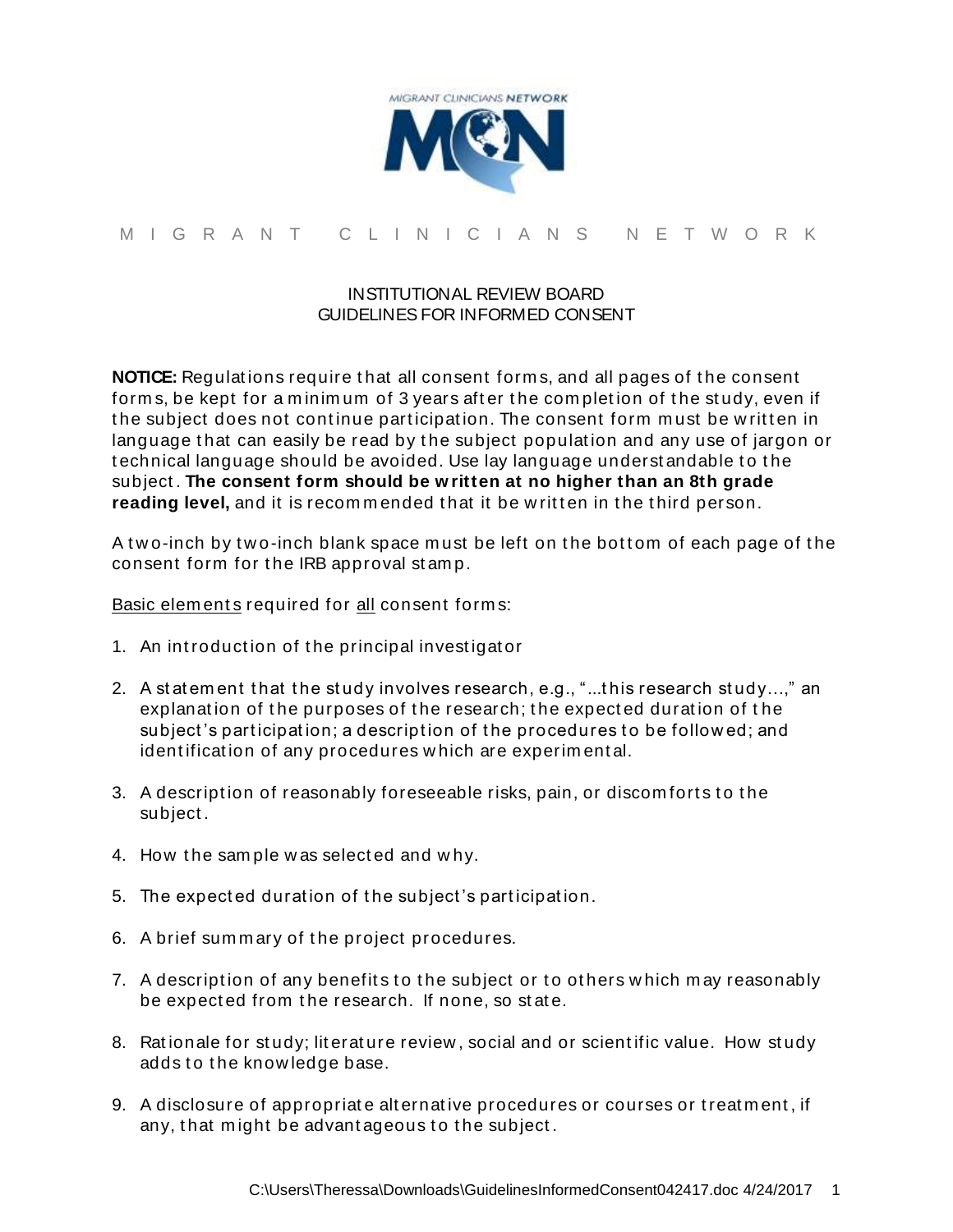## 10. Met hodology

- 11. Data entry and analysis appropriate to study goals and rationale and addition to t he know ledge base.
- 12. A statement describing the extent, if any, to which confidentiality of records identifying the subject will be maintained. Indicate that the data and consent forms will be stored separately for at least three years following the completion of the study. Indicate where, in general, the data and consent documents will be st ored and w ho w ill have access. The follow ing st at em ent m ust be included in all consent forms and informational letters: "Only the researcher, the advisor (if applicable) and people who audit IRB procedures will have access to the data." Please make appropriate additions to the persons that may have access to your research data. Indicate how the data will be disposed of. Be sure to list any m andatory reporting requirements that may obligate breaking confidentiality. For drug studies, the sponsor and the Food and Drug Administration have access to medical records.
- 13. For research involving more than minimal risk, an explanation as to whether com pensat ion and/ or m edical t reat m ent is available if an injury occurs. If so, what liability is assigned or where further information may be obtained.

An explanation of at least two people to contact in the event of a research-related injury or for answers to questions about the research, usually the investigator, with name and telephone number. Also, give contact for questions regarding the rights of research subject s. This inform at ion should be included in t he follow ing st at em ent : "If you have quest ions about t he research, please call (insert Principal Invest igat or's nam e) at (insert phone num ber of Principal Invest igat or) or (Co -PI or advisor) at (insert Co-PI or advisor's phone num ber). If you have any ot her quest ions or concerns, please call t he Chair of t he MCN IRB- Maria de Jesus Diaz-Perez m ariadjdp@gm ail.com

- 14. If applicable: an explanation of who to contact in the event of a research-related injury to the subject.
- 15. If applicable: an explanat ion of financial int erest m ust be included.
- 16. A statement that participation is voluntary, refusal to participate will involve no penalty or loss of benefits to which the subject is otherwise entitled
- 17. A statement that the subject may withdraw at any time without negative consequences with an explanation of how the can discontinue participation.
- 18. An explanation of circum stances which may result in the termination of a subject's participation in the study.
- 19. A description of any anticipated costs to the subject.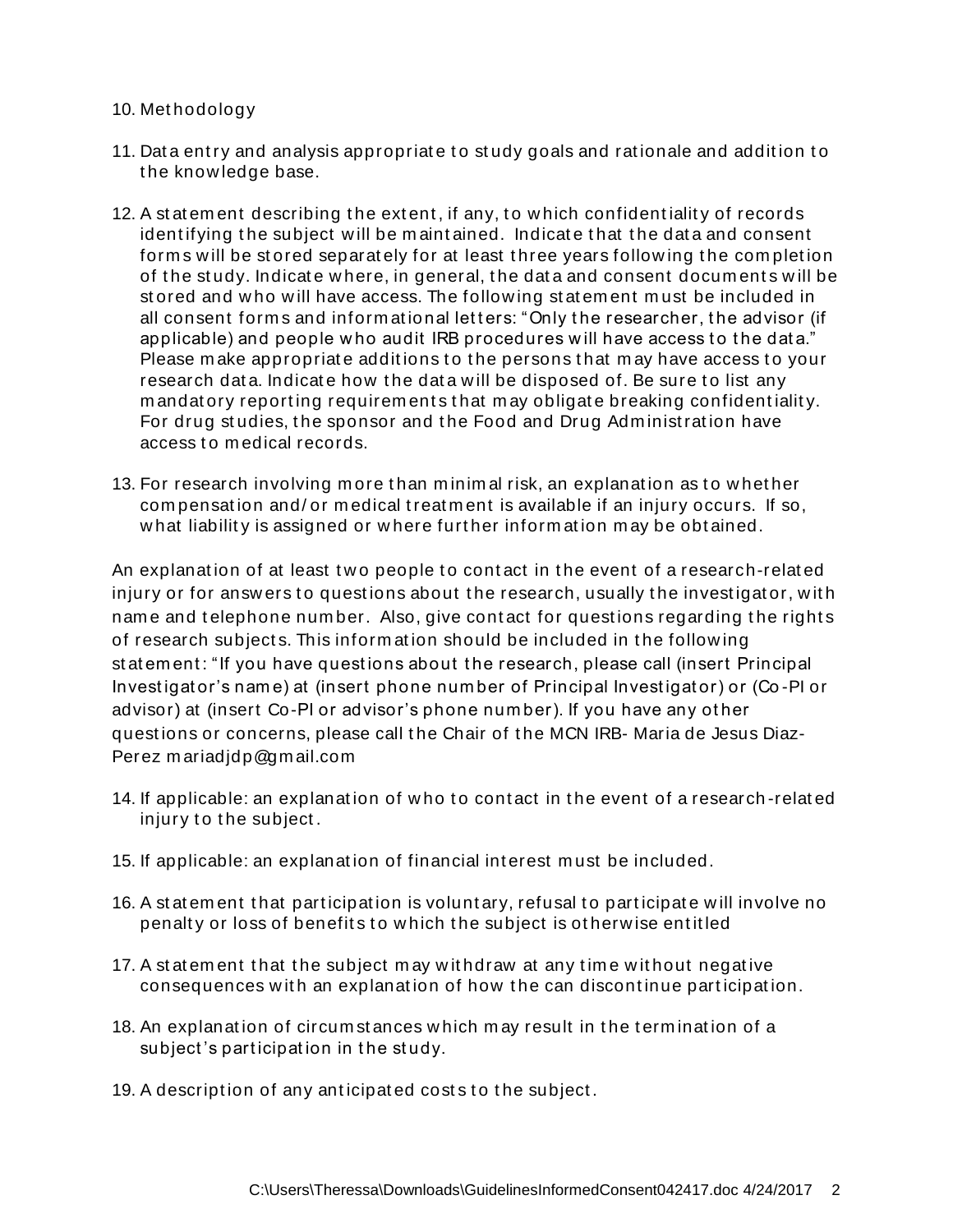- 20. A st at em ent indicat ing w het her t he subject w ill be inform ed of t he findings of the study.
- 21. A statement indicating that the subject will receive a copy of the consent form.

Additional elements Consider each, one or more may be appropriate to the study:

1. A statement about payment to subjects who take part in the study:

There is no payment to you for participating in this study.

OR

You will be paid  $\$\$ for taking part in this study (describe any conditions for paym ent , e.g., paym ent w ill be m ade aft er com plet ion of st at ed part s of t he study or payment will be made at the completion of the study).

- 2. A statement that the particular treatment or procedure may involve risks to the subject (or to the embryo or fetus, if the subject is or may become pregnant) which are currently unforeseeable.
- 3. If women of childbearing potential will take part in the study, consider the need for negative pregnancy test and use of a reliable method of birth control.
- 4. If vulnerable populations are the research subjects, discuss specific assurances.
- 5. Ant icipat ed circum st ances under w hich t he subject 's part icipat ion m ay be terminated by the investigator without regard to the subject's consent.
- 6. Disclose use of a placebo. When a st udy is double blind, m ent ion t hat , neit her subject nor physician will know identity until the study is over. However, in case of an emergency, the identity may be learned.
- 7. If assignment to treatment is random, define random as like the flip of a coin.
- 8. Discuss additional costs to the subject that may result from participation in the research. Costs can include social costs such as time away from work or family. If there are no additional costs, so state.
- 9. The consequences of a subject's decision to withdraw from the research and procedures for orderly termination of participation by the subject.
- 10. With end of care relationships and with negative effects
- 11. A statement that significant new findings developed during the course of the research w hich may be related to the subject's willingness to continue participation will be provided to the subject.
- 12. The approximate number of subjects involved in the study.